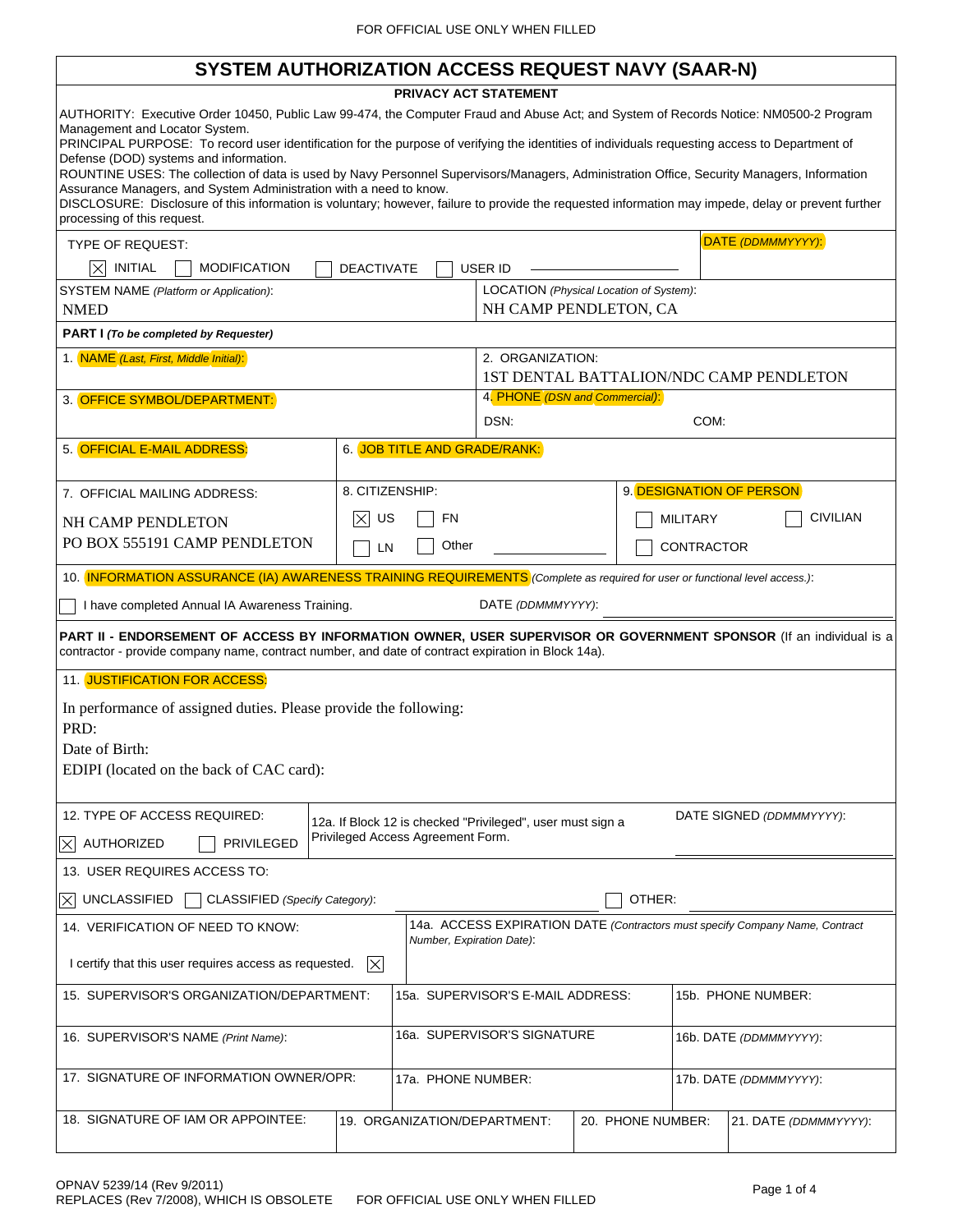#### 22. **USER AGREEMENT** - STANDARD MANDATORY NOTICE AND CONSENT PROVISION:

By signing this document, you acknowledge and consent that when you access Department of Defense (DoD) information systems:

- You are accessing a U.S. Government (USG) information system (IS) (which includes any device attached to this information system) that is provided for U.S. Government-authorized use only.

#### - You consent to the following conditions:

 The U.S. Government routinely intercepts and monitors communications on this information system for purposes including, but not limited to, penetration testing, communications security, (COMSEC) monitoring, network operations and defense, personnel misconduct (PM), law enforcement (LE) and counterintelligence (CI) investigations.

At any time, the U.S. Government may inspect and seize data stored on this information system.

 Communications using, or data stored on, this information system are not private, are subject to routine monitoring, interception and search, and may be disclosed or used for any U.S. Government-authorized purpose.

 This information system includes security measures (e.g., authentication and access controls) to protect U.S. Government interests--not for your personal benefit or privacy.

 Notwithstanding the above, using an information system does not constitute consent to personnel misconduct, law enforcement, or counterintelligence investigative searching or monitoring of the content of privileged communications or data (including work product) that are related to personal representation or services by attorneys, psychotherapists, or clergy, and their assistants. Under these circumstances, such communications and work product are private and confidential, as further explained below:

- Nothing in this User Agreement shall be interpreted to limit the user's consent to, or in any other way restrict or affect, any U.S. Government actions for purposes of network administration, operation, protection, or defense, or for communications security. This includes all communications and data on an information system, regardless of any applicable privilege or confidentiality.
- The user consents to interception/capture and seizure of ALL communications and data for any authorized purpose (including personnel misconduct, law enforcement, or counterintelligence investigation). However, consent to interception/capture or seizure of communications and data is not consent to the use of privileged communications or data for personnel misconduct, law enforcement, or counterintelligence investigation against any party and does not negate any applicable privilege or confidentiality that otherwise applies.
- Whether any particular communication or data qualifies for the protection of a privilege, or is covered by a duty of confidentiality, is determined in accordance with established legal standards and DoD policy. Users are strongly encouraged to seek personal legal counsel on such matters prior to using an information system if the user intends to rely on the protections of a privilege or confidentiality.
- Users should take reasonable steps to identify such communications or data that the user asserts are protected by any such privilege or confidentiality. However, the user's identification or assertion of a privilege or confidentiality is not sufficient to create such protection where none exists under established legal standards and DoD policy.
- A user's failure to take reasonable steps to identify such communications or data as privileged or confidential does not waive the privilege or confidentiality if such protections otherwise exist under established legal standards and DoD policy. However, in such cases the U.S. Government is authorized to take reasonable actions to identify such communication or data as being subject to a privilege or confidentiality, and such actions do not negate any applicable privilege or confidentiality.
- These conditions preserve the confidentiality of the communication or data, and the legal protections regarding the use and disclosure of privileged information, and thus such communications and data are private and confidential. Further, the U.S. Government shall take all reasonable measures to protect the content of captured/seized privileged communications and data to ensure they are appropriately protected.

 In cases when the user has consented to content searching or monitoring of communications or data for personnel misconduct, law enforcement, or counterintelligence investigative searching, (i.e., for all communications and data other than privileged communications or data that are related to personal representation or services by attorneys, psychotherapists, or clergy, and their assistants), the U.S. Government may, solely at its discretion and in accordance with DoD policy, elect to apply a privilege or other restriction on the U.S. Government's otherwise-authorized use or disclosure of such information.

 All of the above conditions apply regardless of whether the access or use of an information system includes the display of a Notice and Consent Banner ("banner"). When a banner is used, the banner functions to remind the user of the conditions that are set forth in this User Agreement, regardless of whether the banner describes these conditions in full detail or provides a summary of such conditions, and regardless of whether the banner expressly references this User Agreement.

#### **USER RESPONSIBILITIES:**

#### **I understand that to ensure the confidentiality, integrity, availability, and security of Navy Information Technology (IT) resources and information, when using those resources, I shall:**

- Safeguard information and information systems from unauthorized or inadvertent modification, disclosure, destruction, or misuse.

- Protect Controlled Unclassified Information (CUI), to include Personally Identifiable Information (PII), and classified information to prevent unauthorized access, compromise, tampering, or exploitation of the information.

- Protect authenticators (e.g., Password and Personal Identification Numbers (PIN)) required for logon authentication at the same classification as the highest classification of the information accessed.

- Protect authentication tokens (e.g., Common Access Card (CAC), Alternate Logon Token (ALT), Personal Identity Verification (PIV), National Security Systems (NSS) tokens, etc.) at all times. Authentication tokens shall not be left unattended at any time unless properly secured.

- Virus-check all information, programs, and other files prior to uploading onto any Navy IT resource.

- Report all security incidents including PII breaches immediately in accordance with applicable procedures.

- Access only that data, control information, software, hardware, and firmware for which I am authorized access by the cognizant Department of the Navy (DON) Commanding Officer, and have a need-to-know, have the appropriate security clearance. Assume only those roles and privileges for which I am authorized.

- Observe all policies and procedures governing the secure operation and authorized use of a Navy information system.

- Digitally sign and encrypt e-mail in accordance with current policies.

- Employ sound operations security measures in accordance with DOD, DON, service and command directives.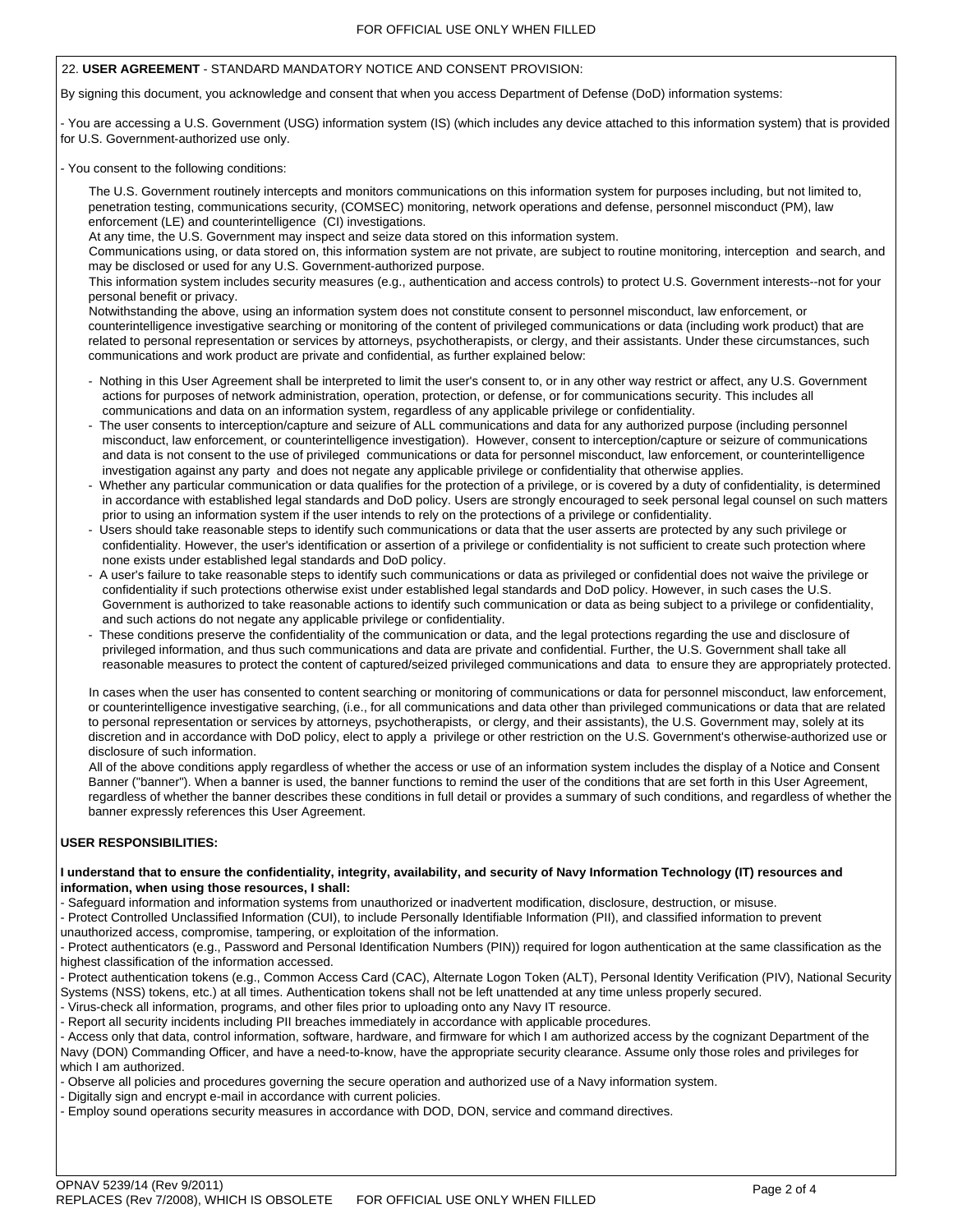(Block 22 Cont)

**I further understand that, when using Navy IT resources, I shall not:**

- Auto-forward any e-mail from a Navy account to commercial e-mail account (e.g., .com).

- Bypass, stress, or test IA or Computer Network Defense (CND) mechanisms (e.g., Firewalls, Content Filters, Proxy Servers, Anti-Virus Programs). - Introduce or use unauthorized software, firmware, or hardware on any Navy IT resource.

- Relocate or change equipment or the network connectivity of equipment without authorization from the Local IA Authority (i.e., person responsible for the overall implementation of IA at the command level).

- Use personally owned hardware, software, shareware, or public domain software without written authorization from the Local IA Authority.

- Upload/download executable files (e.g., exe, .com, .vbs, or .bat) onto Navy IT resources without the written approval of the Local IA Authority.

- Participate in or contribute to any activity resulting in a disruption or denial of service.

- Write, code, compile, store, transmit, transfer, or Introduce malicious software, programs, or code.

- Use Navy IT resources in a way that would reflect adversely on the Navy. Such uses include pornography, chain letters, unofficial advertising, soliciting or selling except on authorized bulletin boards established for such use, violation of statute or regulation, inappropriately handled classified information and PII, and other uses that are incompatible with public service.

- Place data onto Navy IT resources possessing insufficient security controls to protect that data at the required classification (e.g., Secret onto Unclassified).

| 23. NAME (Last, First, Middle Initial):                                                     |                      |                                                                              | 24. USER SIGNATURE:                     | 25. DATE SIGNED (DDMMMYYYY): |                        |  |
|---------------------------------------------------------------------------------------------|----------------------|------------------------------------------------------------------------------|-----------------------------------------|------------------------------|------------------------|--|
|                                                                                             |                      |                                                                              |                                         |                              |                        |  |
| PART III - SECURITY MANAGER VALIDATES THE BACKGROUND INVESTIGATION OR CLEARANCE INFORMATION |                      |                                                                              |                                         |                              |                        |  |
| 26. TYPE OF INVESTIGATION:                                                                  |                      |                                                                              | 26a. DATE OF INVESTIGATION (DDMMMYYYY): |                              |                        |  |
|                                                                                             |                      |                                                                              |                                         |                              |                        |  |
| 26b. CLEARANCE LEVEL:                                                                       |                      |                                                                              | 26c. IT LEVEL DESIGNATION               |                              |                        |  |
|                                                                                             |                      |                                                                              | LEVEL I<br><b>LEVEL II</b><br>LEVEL III |                              |                        |  |
| 27. VERIFIED BY (Print name):                                                               |                      | 29. SECURITY MANAGER SIGNATURE:<br>28. SECURITY MANAGER<br>TELEPHONE NUMBER: |                                         |                              | 30. DATE (DDMMMYYYY):  |  |
| <b>PART IV - COMPLETION BY AUTHORIZED STAFF PREPARING ACCOUNT INFORMATION</b>               |                      |                                                                              |                                         |                              |                        |  |
| 31. TITLE:                                                                                  | 31a. SYSTEM:         |                                                                              |                                         | 31b. ACCOUNT CODE:           |                        |  |
|                                                                                             | 31c. DOMAIN:         |                                                                              |                                         |                              |                        |  |
|                                                                                             | 31d. SERVER:         |                                                                              |                                         |                              |                        |  |
|                                                                                             | 31e. APPLICATION:    |                                                                              |                                         |                              |                        |  |
|                                                                                             | 31h. DATASETS:       |                                                                              |                                         |                              |                        |  |
|                                                                                             | 31f. DIRECTORIES:    |                                                                              |                                         |                              |                        |  |
|                                                                                             | 31g. FILES:          |                                                                              |                                         |                              |                        |  |
| 32. DATE PROCESSED (DDMMMYYYY):                                                             | 32a. PROCESSED BY:   |                                                                              |                                         |                              | 32b. DATE (DDMMMYYYY): |  |
| 33. DATE REVALIDATED (DDMMMYYYY):                                                           | 33a. REVALIDATED BY: |                                                                              |                                         |                              | 33b. DATE (DDMMMYYYY): |  |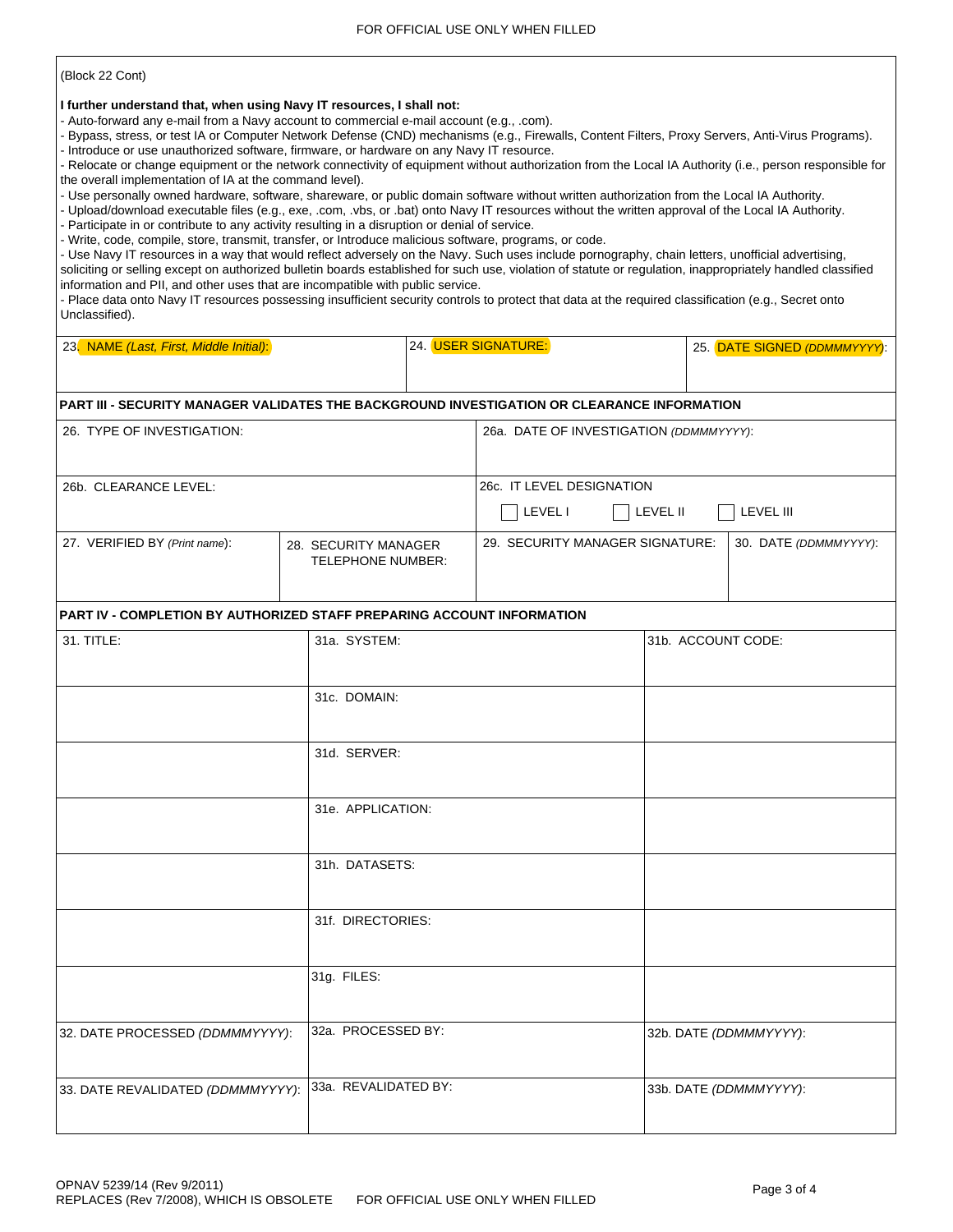| <b>INSTRUCTIONS</b>                                                                                                                                                                                                                                                                                                                                                                                                                                                                                                                                                                                                                                                                                                                                                                                                                                                                                                                                                                                                                                                                                                                                                                                                                                                                                                                                                                                                                                                                                                                                                                                                                                                                                                                                                                                                                                                                                                                                                                                                                                                                                                                                                                                                                                                                                                                                                                                                                                                                                                                                                                                                                                                                                                                                                                                                                                                                                                                                                                                                                                                                                                                                                                                                                                                                                          |                                                                                                                                                                                                                                                                                                                                                                                                                                                                                                                                                                                                                                                                                                                                                                                                                                                                                                                                                                                                                                                                                                                                                                                                                                                                                                                                                                                                                                                                                                                                                                                                                                                                                                                                                                                                                                                                                                                                                                                                                                                                                                                                                                                                                                                                                                                                                                                                                                                                                                                                                                                                                                                                                                                                                                                                                                                                                                                                                                                                                                                                                                                                                                                                                                                                                                                                                                                                                                                                                                                                                                                                                     |  |  |  |  |  |
|--------------------------------------------------------------------------------------------------------------------------------------------------------------------------------------------------------------------------------------------------------------------------------------------------------------------------------------------------------------------------------------------------------------------------------------------------------------------------------------------------------------------------------------------------------------------------------------------------------------------------------------------------------------------------------------------------------------------------------------------------------------------------------------------------------------------------------------------------------------------------------------------------------------------------------------------------------------------------------------------------------------------------------------------------------------------------------------------------------------------------------------------------------------------------------------------------------------------------------------------------------------------------------------------------------------------------------------------------------------------------------------------------------------------------------------------------------------------------------------------------------------------------------------------------------------------------------------------------------------------------------------------------------------------------------------------------------------------------------------------------------------------------------------------------------------------------------------------------------------------------------------------------------------------------------------------------------------------------------------------------------------------------------------------------------------------------------------------------------------------------------------------------------------------------------------------------------------------------------------------------------------------------------------------------------------------------------------------------------------------------------------------------------------------------------------------------------------------------------------------------------------------------------------------------------------------------------------------------------------------------------------------------------------------------------------------------------------------------------------------------------------------------------------------------------------------------------------------------------------------------------------------------------------------------------------------------------------------------------------------------------------------------------------------------------------------------------------------------------------------------------------------------------------------------------------------------------------------------------------------------------------------------------------------------------------|---------------------------------------------------------------------------------------------------------------------------------------------------------------------------------------------------------------------------------------------------------------------------------------------------------------------------------------------------------------------------------------------------------------------------------------------------------------------------------------------------------------------------------------------------------------------------------------------------------------------------------------------------------------------------------------------------------------------------------------------------------------------------------------------------------------------------------------------------------------------------------------------------------------------------------------------------------------------------------------------------------------------------------------------------------------------------------------------------------------------------------------------------------------------------------------------------------------------------------------------------------------------------------------------------------------------------------------------------------------------------------------------------------------------------------------------------------------------------------------------------------------------------------------------------------------------------------------------------------------------------------------------------------------------------------------------------------------------------------------------------------------------------------------------------------------------------------------------------------------------------------------------------------------------------------------------------------------------------------------------------------------------------------------------------------------------------------------------------------------------------------------------------------------------------------------------------------------------------------------------------------------------------------------------------------------------------------------------------------------------------------------------------------------------------------------------------------------------------------------------------------------------------------------------------------------------------------------------------------------------------------------------------------------------------------------------------------------------------------------------------------------------------------------------------------------------------------------------------------------------------------------------------------------------------------------------------------------------------------------------------------------------------------------------------------------------------------------------------------------------------------------------------------------------------------------------------------------------------------------------------------------------------------------------------------------------------------------------------------------------------------------------------------------------------------------------------------------------------------------------------------------------------------------------------------------------------------------------------------------------|--|--|--|--|--|
| A. PART I: The following information is provided by the user when<br>establishing or modifying their USER IDENTIFICATION (ID).<br>(1) Name. The last name, first name, and middle initial of the user.<br>(2) Organization. The user's current organization (i.e., USS xx, DoD, and<br>government agency or commercial firm).<br>(3) Office Symbol/Department. The office symbol within the current<br>organization (i.e., SDI).<br>(4) Telephone Number/DSN. The Defense Switching Network (DSN)<br>and commercial phone number of the user.<br>(5) Official E-mail Address. The user's official e-mail address.<br>(6) Job Title/Grade/Rank. The civilian job title (i.e., Systems Analyst<br>YA-02, military rank (CAPT, United States Navy) or "CONT" if user<br>is a contractor.<br>(7) Official Mailing Address. The user's official mailing address.<br>(8) Citizenship (United States (US), Foreign National (FN), Local<br>National (LN), or Other), Identify appropriate citizenship in<br>accordance with (IAW) SECNAV M-5510.30.<br>(9) Designation of Person (Military, Civilian, Contractor).<br>(10) IA Training and Awareness Certification Requirements. User must<br>indicate if he/she has completed the Annual Information Awareness<br>Training and the date of completion.<br>B. PART II: The information below requires the endorsement from the<br>user's Supervisor or the Government Sponsor.<br>(11) Justification for Access. A brief statement is required to justify<br>establishment of an initial USER ID. Provide appropriate information<br>if the USER ID or access to the current USER ID is modified.<br>(12) Type of Access Required: Place an "X" in the appropriate box.<br>(Authorized - Individual with normal access. Privileged - Those with<br>privilege to amend or change system configuration, parameters or<br>settings.)<br>(12a) If Block 12 is Privileged, user must sign a Privilege Access<br>Agreement form. Enter date of when Privilege Access Agreement<br>(PAA) form was signed. Users can obtain a PAA form from the<br>Information Assurance Manager (IAM) or Appointee.<br>(13) User Requires Access To. Place an "X" in the appropriate box.<br>Specify category.<br>(14) Verification of Need to Know. To verify that the user requires access<br>as requested.<br>(14a) Expiration Date for Access. The user must specify expiration date if<br>less than 1 year.<br>(15) Supervisor's Name (Print Name). The supervisor or representative<br>prints his/her name to indicate that the above information has been<br>verified and that access is required.<br>(15a) Supervisor's Signature. Supervisor's signature is required by the<br>endorser or his/her representative.<br>(15b) Date. Date supervisor signs the form.<br>(16) Supervisor's Organization/Department. Supervisor's organization<br>and department.<br>(16a) Official E-mail Address. Supervisor's e-mail address.<br>(16b) Phone Number. Supervisor's telephone number.<br>(17) Signature of Information Owner/OPR. Signature of the functional<br>appointee responsible for approving access to the system being<br>requested.<br>(17a) Phone Number. Functional appointee telephone number.<br>(17b) Date. The date the functional appointee signs the OPNAV 5239/14. | (18) Signature of Information Assurance Manager (IAM) or Appointee.<br>Signature of the IAM or Appointee of the office responsible for<br>approving access to the system being requested.<br>(19) Organization/Department. IAM's organization and department.<br>(20) Phone Number. IAM's telephone number.<br>(21) Date. The date the IAM signs the OPNAV 5239/14 form.<br>(22) Standard Mandatory Notice and Consent Provision and User<br>Responsibilities. These items are in accordance with DoD Memo dtd<br>May 9, 2008 (Policy on Use of DoD Information Systems - Standard<br>Consent Banner and User Agreement) and DON CIO message<br>Responsible and Effective Use of Dept of Navy Information<br>Technology Resources" DTG 161108Z JUL 05.<br>(23) Name. The last name, first name, and middle initial of the user.<br>(24) User Signature. User must sign the OPNAV 5239/14 with the<br>understanding that they are responsible and accountable for their<br>password and access to the system(s). User shall digitally sign<br>form. Pen and ink signature is acceptable for users that do not have<br>a Common Access Card (CAC) or the ability to digitally sign the<br>form.<br>(25) Date. Date signed.<br>C. PART III: Certification of Background Investigation or Clearance.<br>(26) Type of Investigation. The user's last type of background<br>investigation (i.e., National Agency Check (NAC), National Agency<br>Check with Inquiries (NACI), or Single Scope Background<br>Investigation (SSBI)).<br>(26a) Date of Investigation. Date of last investigation.<br>(26b) Clearance Level. The user's current security clearance level (Secret<br>or Top Secret).<br>(26c) Identify the user's IT designation level. If Block 12 is designated as<br>"Authorized" then IT Level Designation is "Level III". If Block 12 is<br>designated as "Privileged" then IT Level Designation is "Level I or II"<br>based on SECNAV M-5510.30 dtd June 2006.<br>(27) Verified By. The Security Manager or representative prints his/her<br>name to indicate that the above clearance and investigation<br>information has been verified.<br>(28) Security Manager Telephone Number. The telephone number of the<br>Security Manager or his/her representative.<br>(29) Security Manager Signature. The Security Manager or his/her<br>representative indicates that the above clearance and investigation<br>information has been verified.<br>(30) Date. The date that the form was signed by the Security Manager or<br>his/her representative.<br>D. PART IV: This information is site specific and can be customized by<br>either the functional activity or the customer with approval from OPNAV.<br>This information will specifically identify the access required by the user.<br>(31 - 33b). Fill in appropriate information.<br><b>E. DISPOSITION OF FORM:</b><br>TRANSMISSION: Form may be electronically transmitted, faxed or mailed.<br>If the completed form is transmitted electronically, the e-mail must be<br>digitally signed and encrypted.<br>FILING: Form is purposed to use digital signatures. Digitally signed forms<br>must be stored electronically to retain non-repudiation of electronic<br>signature. If pen and ink signature must be applied, original signed form<br>must be retained. Retention of this form shall be IAW SECNAV Manual<br>M-5210.1, Records Management Manual. Form may be maintained by the<br>Navy, the user's IAM, and/or Security Manager. Completed forms contain<br>Personal Identifiable Information (PII) and must be protected as such. |  |  |  |  |  |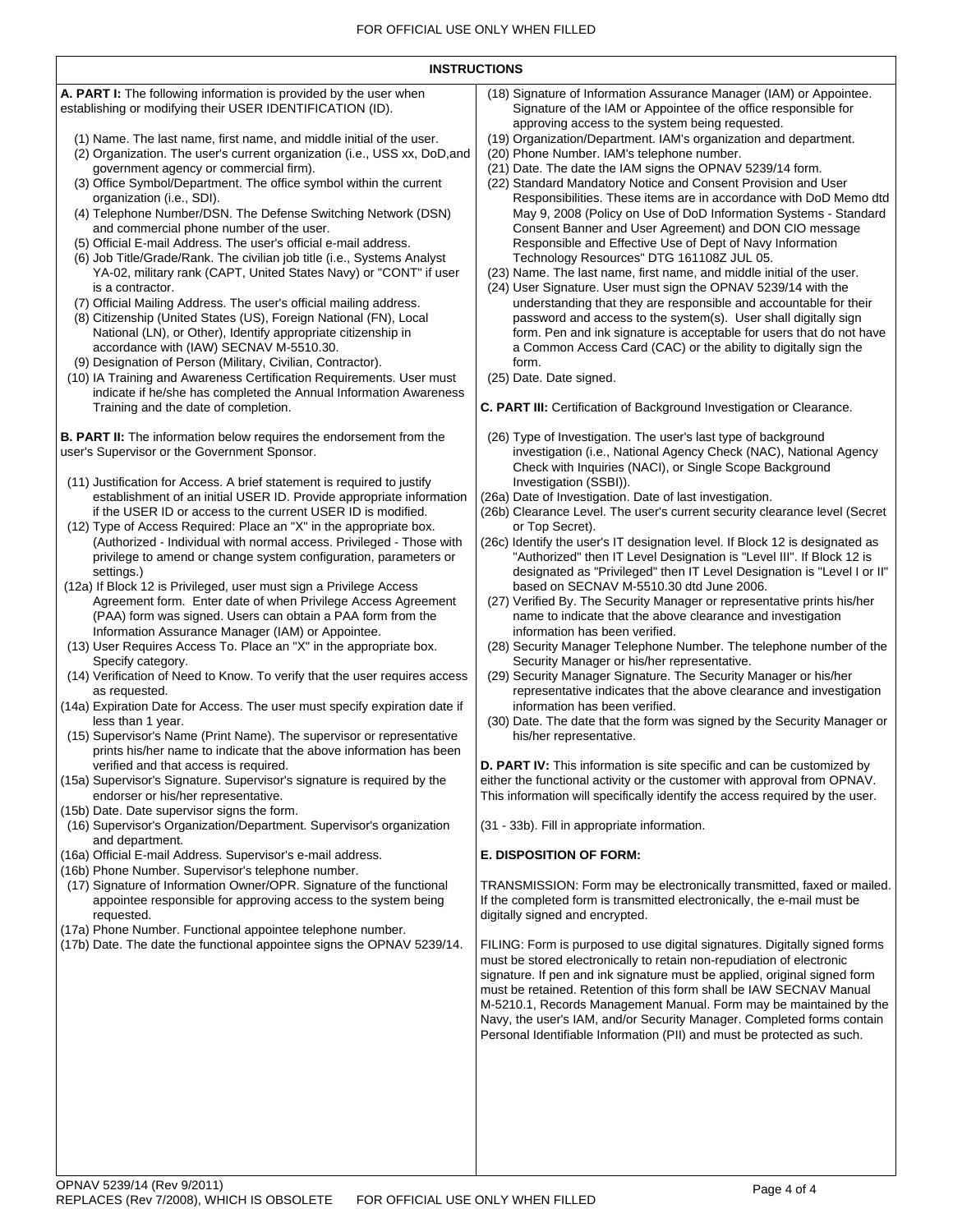## **APPOINTMENT/TERMINATION RECORD - AUTHORIZED SIGNATURE**

*(Read Privacy Act Statement and Instructions before completing form.)*

| <b>PRIVACY ACT STATEMENT</b>                                                                                                                                                                                                                                                                                                                                                                                                                                                                                                                                                                                                                                                                                                                                                                                                                                                                                                                                                                           |           |                                                                                           |                                          |            |                                                   |  |  |
|--------------------------------------------------------------------------------------------------------------------------------------------------------------------------------------------------------------------------------------------------------------------------------------------------------------------------------------------------------------------------------------------------------------------------------------------------------------------------------------------------------------------------------------------------------------------------------------------------------------------------------------------------------------------------------------------------------------------------------------------------------------------------------------------------------------------------------------------------------------------------------------------------------------------------------------------------------------------------------------------------------|-----------|-------------------------------------------------------------------------------------------|------------------------------------------|------------|---------------------------------------------------|--|--|
| AUTHORITY: E.O. 9397, 31 U.S.C. Sections 3325, 3528, DoDFMR, 7000.14-R, Vol. 5.<br>PRINCIPAL PURPOSE(S): To maintain a record of appointment and termination of appointment of persons to any of the positions listed in Item 6,<br>and to identify the duties associated with this appointment.<br>SORN T1300 (http://dpclo.defense.gov/Pricacy/SORNsIndex/DODComponentArticleView/tabid/7489/Article/6235/t1300.aspx)<br>ROUTINE USE(S): The information on this form may be disclosed as generally permitted under 5 U.S.C Section 552a(b) of the Privacy Act of 1974, as amended. It may also be disclosed outside of the Department of Defense (DoD)<br>appointed individuals to issue Treasury checks. In addition, other Federal, State and local government agencies, which have identified a need to<br>know, may obtain this information for the purpose(s) identified in the DoD Blanket Routine Uses published at:<br>http://dpclo.defense.gov/Privacy/SORNsIndex/BlanketRoutineUses.aspx. |           |                                                                                           |                                          |            |                                                   |  |  |
| <b>DISCLOSURE</b> Voluntary; however, failure to provide the requested information may preclude appointments.                                                                                                                                                                                                                                                                                                                                                                                                                                                                                                                                                                                                                                                                                                                                                                                                                                                                                          |           |                                                                                           |                                          |            |                                                   |  |  |
|                                                                                                                                                                                                                                                                                                                                                                                                                                                                                                                                                                                                                                                                                                                                                                                                                                                                                                                                                                                                        |           |                                                                                           | <b>SECTION I - APPOINTEE</b>             |            |                                                   |  |  |
| 1. NAME (First, Middle Initial, Last and Rank or Grade)                                                                                                                                                                                                                                                                                                                                                                                                                                                                                                                                                                                                                                                                                                                                                                                                                                                                                                                                                |           | 2. DoD ID NUMBER                                                                          |                                          | $3.$ TITLE |                                                   |  |  |
| <b>MEGAN E GRAVES LT</b>                                                                                                                                                                                                                                                                                                                                                                                                                                                                                                                                                                                                                                                                                                                                                                                                                                                                                                                                                                               |           | <b>COMPTROLLER/RESERVIST</b><br>1463796811                                                |                                          |            |                                                   |  |  |
| 4. DOD COMPONENT/ORGANIZATION                                                                                                                                                                                                                                                                                                                                                                                                                                                                                                                                                                                                                                                                                                                                                                                                                                                                                                                                                                          |           | 5. ADDRESS (Include ZIP Code, email address, and telephone number with area code and DSN) |                                          |            |                                                   |  |  |
| BUMED/1ST DENTAL BATTALION/NDC CAMP                                                                                                                                                                                                                                                                                                                                                                                                                                                                                                                                                                                                                                                                                                                                                                                                                                                                                                                                                                    |           | <b>BOX 555221</b>                                                                         |                                          |            |                                                   |  |  |
| <b>PENDLETON</b>                                                                                                                                                                                                                                                                                                                                                                                                                                                                                                                                                                                                                                                                                                                                                                                                                                                                                                                                                                                       |           |                                                                                           | CAMP PENDLETON, CA 92055                 |            |                                                   |  |  |
|                                                                                                                                                                                                                                                                                                                                                                                                                                                                                                                                                                                                                                                                                                                                                                                                                                                                                                                                                                                                        |           |                                                                                           |                                          |            | EMAIL ADDRESS: MEGAN.E.GRAVES12.MIL@MAIL.MIL      |  |  |
|                                                                                                                                                                                                                                                                                                                                                                                                                                                                                                                                                                                                                                                                                                                                                                                                                                                                                                                                                                                                        |           |                                                                                           | TELEPHONE #: 3103672814                  |            |                                                   |  |  |
| 6. POSITION TO WHICH APPOINTED (X appropriate box - one only. Checking more than one invalidates the appointment.)                                                                                                                                                                                                                                                                                                                                                                                                                                                                                                                                                                                                                                                                                                                                                                                                                                                                                     |           |                                                                                           |                                          |            |                                                   |  |  |
| DISBURSING OFFICER: DSSN                                                                                                                                                                                                                                                                                                                                                                                                                                                                                                                                                                                                                                                                                                                                                                                                                                                                                                                                                                               |           | <b>CASHIER</b>                                                                            |                                          |            | <b>CHANGE FUND CUSTODIAN</b>                      |  |  |
| DEPUTY DISBURSING OFFICER: DSSN                                                                                                                                                                                                                                                                                                                                                                                                                                                                                                                                                                                                                                                                                                                                                                                                                                                                                                                                                                        |           | PAYING AGENT                                                                              |                                          |            | <b>IMPREST FUND CASHIER</b>                       |  |  |
| <b>CERTIFYING OFFICER</b>                                                                                                                                                                                                                                                                                                                                                                                                                                                                                                                                                                                                                                                                                                                                                                                                                                                                                                                                                                              |           |                                                                                           | <b>COLLECTIONS AGENT</b>                 |            | SAFEKEEPING CUSTODIAN                             |  |  |
| $\chi$ DEPARTMENTAL ACCOUNTABLE OFFICIAL                                                                                                                                                                                                                                                                                                                                                                                                                                                                                                                                                                                                                                                                                                                                                                                                                                                                                                                                                               |           |                                                                                           | <b>DISBURSING AGENT</b>                  |            | ASSISTANT SAFEKEEPING CUSTODIAN                   |  |  |
| 7. YOU ARE APPOINTED TO SERVE IN THE POSITION IDENTIFIED IN ITEM 6. YOUR RESPONSIBILITIES INCLUDE:                                                                                                                                                                                                                                                                                                                                                                                                                                                                                                                                                                                                                                                                                                                                                                                                                                                                                                     |           |                                                                                           |                                          |            |                                                   |  |  |
| <b>REVIEWER</b>                                                                                                                                                                                                                                                                                                                                                                                                                                                                                                                                                                                                                                                                                                                                                                                                                                                                                                                                                                                        |           |                                                                                           |                                          |            |                                                   |  |  |
| Responsible for maintaining oversight of employees within the Activity, serving as the reporting agent for the traveler. Responsible for serving as<br>a Routing Official and reviewing and evaluating travel authorizations, vouchers, and documentation for travel request.<br>Your responsibilities include:                                                                                                                                                                                                                                                                                                                                                                                                                                                                                                                                                                                                                                                                                        |           |                                                                                           |                                          |            |                                                   |  |  |
| 1. Review and monitor traveler information in DTS.<br>2. Review or approve documents in the routing list and apply the appropriate status stamps.<br>3. Verify need for employee to travel, verify authorization and voucher information for accuracy and completeness, and ensure employee travel is<br>mission essential and within the approved budget constraints.                                                                                                                                                                                                                                                                                                                                                                                                                                                                                                                                                                                                                                 |           |                                                                                           |                                          |            |                                                   |  |  |
| 8. REVIEW AND ADHERE TO THE FOLLOWING PUBLICATION(S) NEEDED TO ADEQUATELY PERFORM YOUR ASSIGNED DUTIES:<br>DoD FMR Vol 5; Joint Travel Regulations (JTR); Navy Medicine SOP - Travel Management                                                                                                                                                                                                                                                                                                                                                                                                                                                                                                                                                                                                                                                                                                                                                                                                        |           |                                                                                           |                                          |            |                                                   |  |  |
|                                                                                                                                                                                                                                                                                                                                                                                                                                                                                                                                                                                                                                                                                                                                                                                                                                                                                                                                                                                                        |           |                                                                                           | <b>SECTION II - APPOINTING AUTHORITY</b> |            |                                                   |  |  |
| 9. NAME (First, Middle Initial, Last)                                                                                                                                                                                                                                                                                                                                                                                                                                                                                                                                                                                                                                                                                                                                                                                                                                                                                                                                                                  |           | 10. TITLE                                                                                 |                                          |            | 11. DOD COMPONENT/ORGANIZATION                    |  |  |
| <b>MARTIN J. ANERINO</b>                                                                                                                                                                                                                                                                                                                                                                                                                                                                                                                                                                                                                                                                                                                                                                                                                                                                                                                                                                               |           | <b>COMMANDING OFFICER</b>                                                                 |                                          |            | BUMED/1ST DENTAL BATTALION/<br>NDC CAMP PENDLETON |  |  |
| 12. DATE (YYYYMMDD)                                                                                                                                                                                                                                                                                                                                                                                                                                                                                                                                                                                                                                                                                                                                                                                                                                                                                                                                                                                    |           | <b>13. SIGNATURE</b>                                                                      |                                          |            |                                                   |  |  |
|                                                                                                                                                                                                                                                                                                                                                                                                                                                                                                                                                                                                                                                                                                                                                                                                                                                                                                                                                                                                        |           |                                                                                           |                                          |            |                                                   |  |  |
| 20180813                                                                                                                                                                                                                                                                                                                                                                                                                                                                                                                                                                                                                                                                                                                                                                                                                                                                                                                                                                                               |           |                                                                                           |                                          |            |                                                   |  |  |
|                                                                                                                                                                                                                                                                                                                                                                                                                                                                                                                                                                                                                                                                                                                                                                                                                                                                                                                                                                                                        |           |                                                                                           | SECTION III - APPOINTEE ACKNOWLEDGEMENT  |            |                                                   |  |  |
| I acknowledge and accept the position and responsibilities defined above. I understand that I am strictly liable to the United<br>States for all public funds or payment certification, as appropriate, under my control. I have been counseled on my pecuniary liability<br>applicable to this appointment and have been given written operating instructions. I certify that my official signature is shown in item<br>16 below.                                                                                                                                                                                                                                                                                                                                                                                                                                                                                                                                                                     |           |                                                                                           |                                          |            |                                                   |  |  |
| 14. PRINTED NAME (First, Middle Initial, Last)<br>15. DATE (YYYYMMDD) (Not earlier than date in Item 12 or 13)                                                                                                                                                                                                                                                                                                                                                                                                                                                                                                                                                                                                                                                                                                                                                                                                                                                                                         |           |                                                                                           |                                          |            |                                                   |  |  |
| <b>MEGAN E GRAVES</b>                                                                                                                                                                                                                                                                                                                                                                                                                                                                                                                                                                                                                                                                                                                                                                                                                                                                                                                                                                                  |           |                                                                                           |                                          |            |                                                   |  |  |
| <b>16.a. DIGITAL SIGNATURE</b><br><b>16.b. MANUAL SIGNATURE</b>                                                                                                                                                                                                                                                                                                                                                                                                                                                                                                                                                                                                                                                                                                                                                                                                                                                                                                                                        |           |                                                                                           |                                          |            |                                                   |  |  |
| <b>SECTION IV - APPOINTMENT TERMINATION</b>                                                                                                                                                                                                                                                                                                                                                                                                                                                                                                                                                                                                                                                                                                                                                                                                                                                                                                                                                            |           |                                                                                           |                                          |            |                                                   |  |  |
|                                                                                                                                                                                                                                                                                                                                                                                                                                                                                                                                                                                                                                                                                                                                                                                                                                                                                                                                                                                                        |           |                                                                                           |                                          |            |                                                   |  |  |
| The appointment of the individual named above is<br>hereby revoked.                                                                                                                                                                                                                                                                                                                                                                                                                                                                                                                                                                                                                                                                                                                                                                                                                                                                                                                                    |           |                                                                                           | 17. DATE (YYYYMMDD)                      |            | <b>18. APPOINTEE INITIALS</b>                     |  |  |
| <b>19. NAME OF APPOINTING AUTHORITY</b>                                                                                                                                                                                                                                                                                                                                                                                                                                                                                                                                                                                                                                                                                                                                                                                                                                                                                                                                                                | 20. TITLE |                                                                                           |                                          |            | 21. APPOINTING AUTHORITY SIGNATURE                |  |  |
|                                                                                                                                                                                                                                                                                                                                                                                                                                                                                                                                                                                                                                                                                                                                                                                                                                                                                                                                                                                                        |           |                                                                                           |                                          |            |                                                   |  |  |